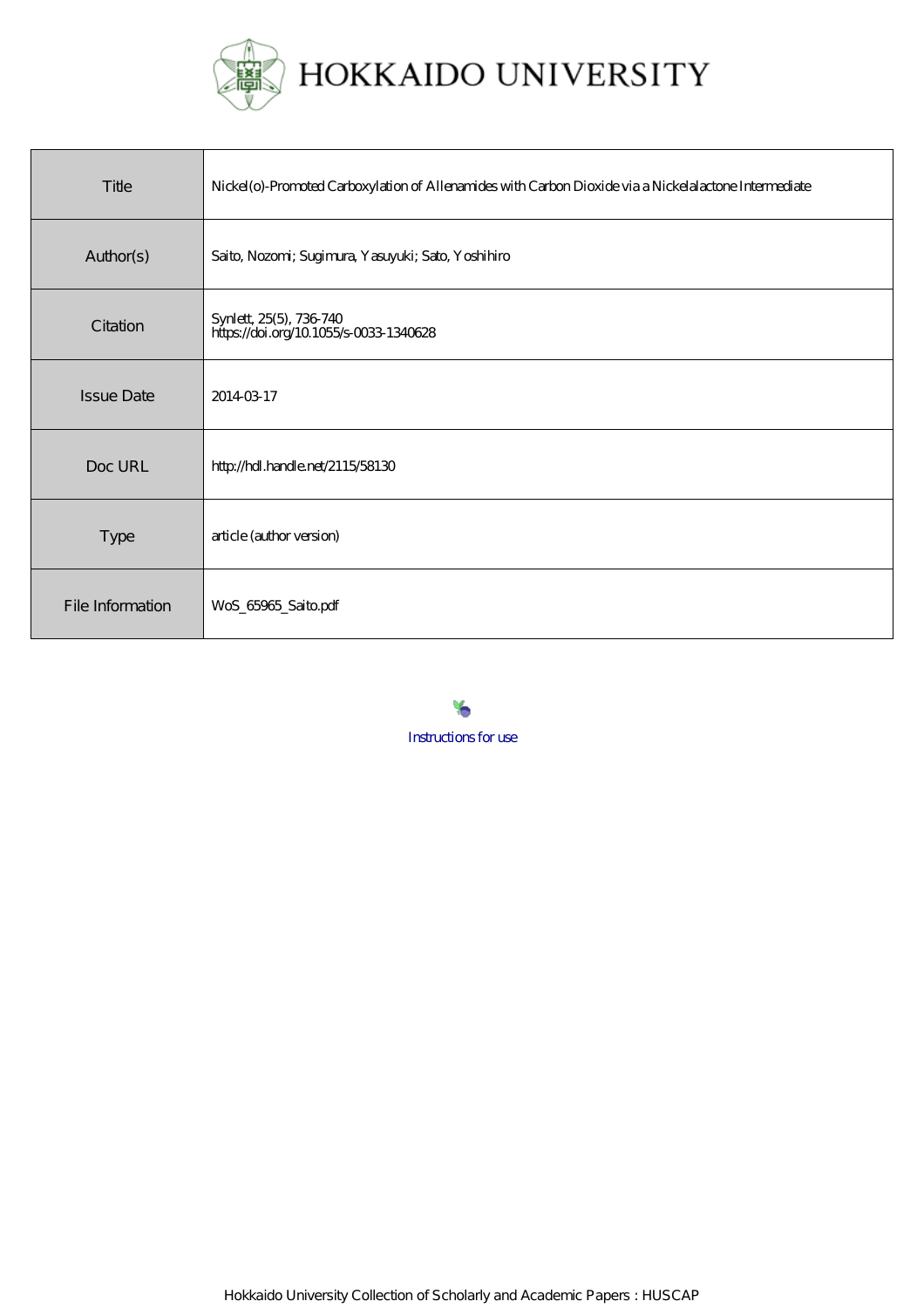# **Nickel(0)-Promoted Carboxylation of Allenamides with Carbon Dioxide via a Nickelalactone Intermediate**

Nozomi Saito,<sup>a</sup>\* Yasuyuki Sugimura,<sup>a</sup> Yoshihiro Sato<sup>a,b</sup>\*.<br><sup>a</sup> Feaulty of Pharmacautical Sciences, Hokkaido University, Sannor

Faculty of Pharmaceutical Sciences, Hokkaido University, Sapporo 060-0812, Japan and <sup>b</sup> ACT-C, Japan Science and Technology Agency (JST), Sapporo 060-0812, Japan

Fax: +81-11-706-4982

E-mail: biyo@pharm.hokudai.ac.jp

*Received:* The date will be inserted once the manuscript is accepted.

**Abstract:** Nickel(0)-promoted carboxylation of *N*allenylamides (allenamides) with carbon dioxide proceeded via a nickelalactone intermediate to give β-amino acid derivatives. It was also found that the regioselectivity at the oxidative addition stage was strongly affected by the substituents on the allene part.

**Key words:** nickel, allenamide, carbon dioxide, fixation, βamino acid

 Carbon dioxide is an abundant, ubiquitous, cheap and relatively nontoxic C1 source in synthetic organic chemistry, and various methods for incorporation of carbon dioxide into organic compounds have been demonstrated. Recently, transition metal-promoted direct carboxylation of organic compounds has attracted much attention due to its high efficiency.<sup>1,2</sup> In particular, zero-valent nickel complex has been widely used for carboxylation of carbon-carbon unsaturated compounds (Scheme  $1$ ).<sup>3</sup> The reaction proceeds via nickelalactone intermediate **2**, which is generated by oxidative cycloaddition of unsaturated compound **1** and carbon dioxide to a nickel(0) complex, and hydrolysis of the nickelalactone affords the corresponding carboxylic acid **3**. Thus, the nickelalactone can be regarded as a useful intermediate for synthesis of various carboxylic acids in synthetic organic chemistry. From the viewpoint of development of a new synthetic methodology using an atmospheric pressure of carbon dioxide, several synthetic utilizations of carboxylation via nickelalactone have recently been demonstrated using alkynes,  $4$  1,3-dienes,  $5$  allenes,  $6$  and dinynes<sup>7</sup> as well as enynes<sup>8</sup> as platforms.



**Scheme 1** Synthesis of carboxylic acids from unsaturated compounds and carbon dioxide via a nickelalactone intermediate

*N*-allenylamides (allenamides, Figure 1, **4**) have been recognized as versatile synthetic units in recent organic synthesis.<sup>9</sup> Due to delocalization of lone-pair electrons of a nitrogen atom to a double bond of the allene moiety depicted as **4'**, the sp carbon atom of

Template for *SYNLETT* and *SYNTHESIS* © Thieme Stuttgart · New York 2014-08-04 page 1 of 5

allenamide has a partial negative charge. Therefore, allenamide could act as a polarized allene, and various organic transformations of allenamide using its unique electronic property have been reported in the past decade.



**Figure 1.** Structure of Allenamide **4**

In this context, we planned nickel-promoted carboxylation of allenamides (Scheme 2). Thus, if oxidative cycloaddition of the allenamide  $4$  and  $CO<sub>2</sub>$ to a nickel(0)-complex proceeds in a manner similar to that of previously reported carboxylation of allene, $\frac{7,10}{10}$  carbon-carbon bond formation would occur between the negatively polarized sp carbon atom of **4** and the positive sp carbon atom of  $CO<sub>2</sub>$  to give nickelalactone **5** or **7**. Finally, hydrolysis of the nickelalactone could give β-amino acid derivative **6** or **8**, the structure of which is often found in some important biologically active compounds.



**Scheme 2** Plan for carboxylation of allenamide with  $CO<sub>2</sub>$  via nickelalactone intermediate

To examine the feasibility of the plan, we set out to conduct condition screening of the carboxylation of allenamide (Table 1). According to previous reports on carboxylation of allene, $\int$  tosylamide-derived terminal allenamide **4a** was reacted with an atmospheric pressure of  $CO<sub>2</sub>$  in the presence of a stoichiometric amount of  $Ni(cod)_2$  and 2 equivalents of DBU as a ligand (run 1). After acidic work up with 10% aqueous HCl solution followed by methylation by  $CH_2N_2$ ,  $CO_2$ -incorporated compound **6a** was produced in 76% yield as a single regio- and stereoisomer. $^{11}$  When the amount of DBU was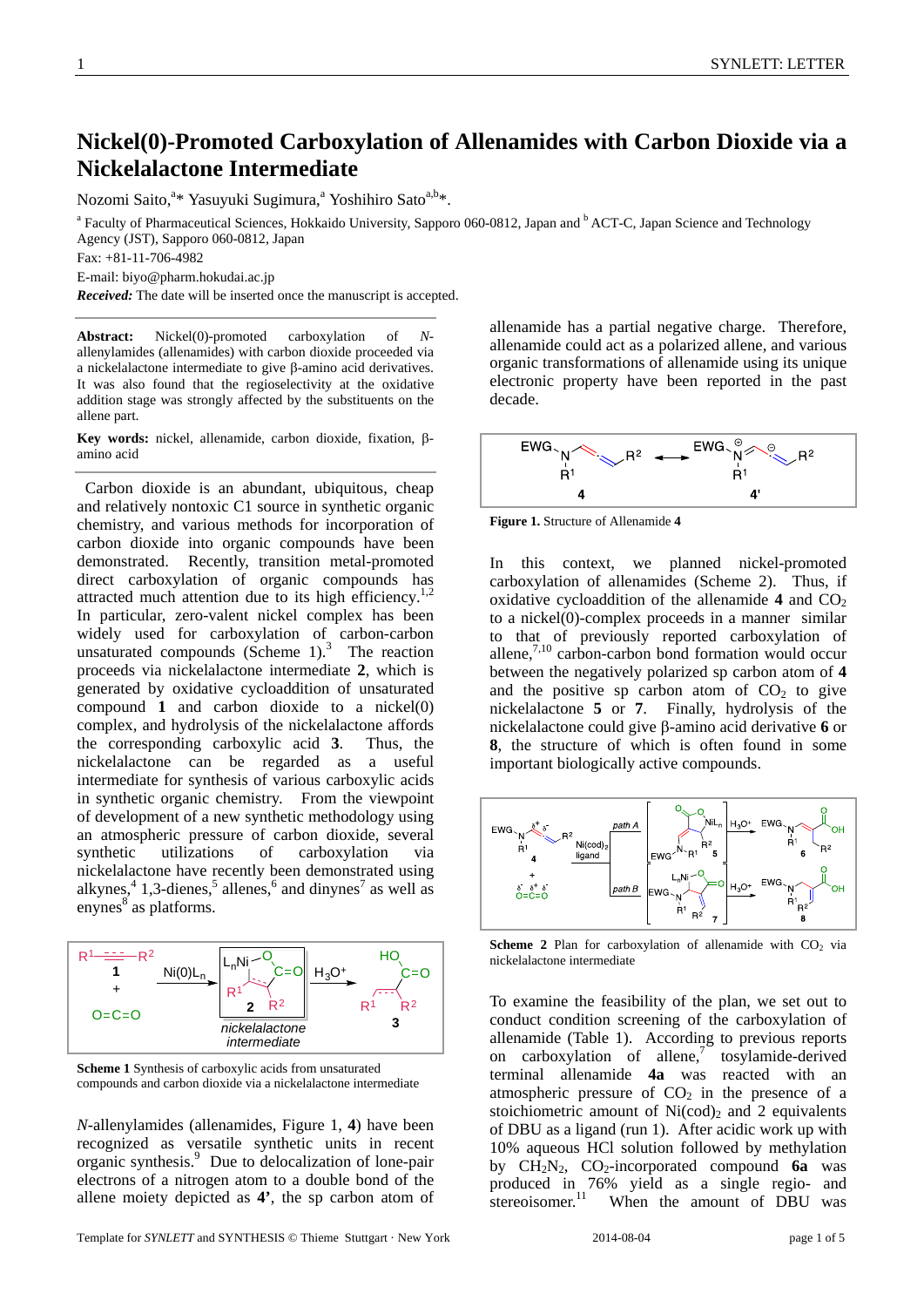increased to 4 equivalents, the yield of **6a** increased to 89% (run 2). The use of 1,10-phenanthroline and 1,2 bis(dicyclohexylphoshino)ethane (DCPE) gave **6a** in low yields (runs 3 and 4). Furthermore, TMEDA ligand was applicable to the carboxylation of **4a**, giving **6a** in 82% yield (run 5).

| <b>Table 1.</b> Nickel-Promoted Carboxylation of Allenamide 4a <sup>a</sup> |                              |                                                                                                                      |                |                 |  |  |
|-----------------------------------------------------------------------------|------------------------------|----------------------------------------------------------------------------------------------------------------------|----------------|-----------------|--|--|
|                                                                             |                              |                                                                                                                      |                |                 |  |  |
|                                                                             | $Ts$ .<br>Me<br>4a           | 1) $Ni(cod)_{2}$ (1 equiv)<br>ligand (x equiv)<br>$CO2$ (1 atm)<br>2) 10% HCI<br>$3)$ CH <sub>2</sub> N <sub>2</sub> | Ts<br>Me<br>6a | CH <sub>3</sub> |  |  |
|                                                                             |                              |                                                                                                                      |                |                 |  |  |
|                                                                             |                              |                                                                                                                      |                |                 |  |  |
| run                                                                         | ligand (X equiv)             |                                                                                                                      | time(h)        | yield (%)       |  |  |
| 1                                                                           | DBU(2)                       |                                                                                                                      | っ              | 76              |  |  |
| 2                                                                           | DBU(4)                       |                                                                                                                      |                | 89              |  |  |
| 3                                                                           | $1,10$ -phenanthroline $(1)$ |                                                                                                                      |                | 4               |  |  |
|                                                                             | DCPE $^b(1)$                 |                                                                                                                      |                | trace           |  |  |
| 5                                                                           | TMEDA(1)                     |                                                                                                                      |                | 82              |  |  |

bis(dicyclohexylphosphino)ethane

With optimal conditions in hand, carboxylation of other terminal allenamides was investigated (Scheme 3). Thus, oxazolidione-derived allenamide **4b** was reacted with  $CO<sub>2</sub>$  followed by methylation to give the corresponding **6b** in 51% yield (Eq 1). On the other hand, the carboxylation of methylcarbamate-derived allenamide **4c** gave the desired **6c** in 21% yield, and its regioisomer **8c** was also produced in 6% yield (Eq 2).



**Scheme 3** Nickel-mediated carboxylation of carbamate-derived terminal allenamide

Next, we turned our attention to the carboxylation of allenamide bearing a *tert*-butyl group on the allene moiety (Scheme 4). Thus, the reaction of  $4d$  and  $CO<sub>2</sub>$ (1 atm) in the presence of  $Ni(cod)_2$  and DBU followed by methylation gave **8d** in 88% yield as a mixture of geometrical isomers with respect to the alkene moiety.



**Scheme 4** Carboxylation of *tert*-butyl group-substituted allenamide **4d**

Carboxylation of various substituted allenamides was investigated, and the results are shown in Table 2. Boc group-protected allenamide **4e** could react with CO2, and the desired carboxylation product **8e** was obtained in 91% yield (run 1). Oxazolidinone-derived allenamide **4f** was also applicable to the carboxylation, giving the corresponding coupling product **8f** in 88% yield (run 2). Carboxylation of 2 pyridone derivative **4g** proceeded to give **8g** in good yield as a single isomer (run 3). Tosylamide-derived allenamides **4h** having a benzyloxy group was reacted with  $CO<sub>2</sub>$  to give the desired  $CO<sub>2</sub>$ -incorporated product **8h** in 27% yield along with diene **9**, which would be formed from **8h** by debenzyloxylation (run 4). A similar result was obtained in the carboxylation of **4i**, carboxylation compounds **8i** and **9** being produced in a total yield of 42% (run 5). On the other hand, the reaction of siloxylethyl group-substituted allenamide  $4j$  with  $CO<sub>2</sub>$  followed by methylation afforded the corresponding product **8j** in 68% yield as a single isomer (run 6).

### **Table 2.** Carboxylation of Various Substituted Allenamides *<sup>a</sup>*



*a* The reaction of allnamide **4** was carried out in the presence of  $Ni(cod)_2$  (1 equiv) and DBU (4 equiv) in THF at 0 °C under CO<sub>2</sub> (1 atm). After acidic work-up with 10% HCl, the crude product was treated with  $CH<sub>2</sub>N<sub>2</sub>$ .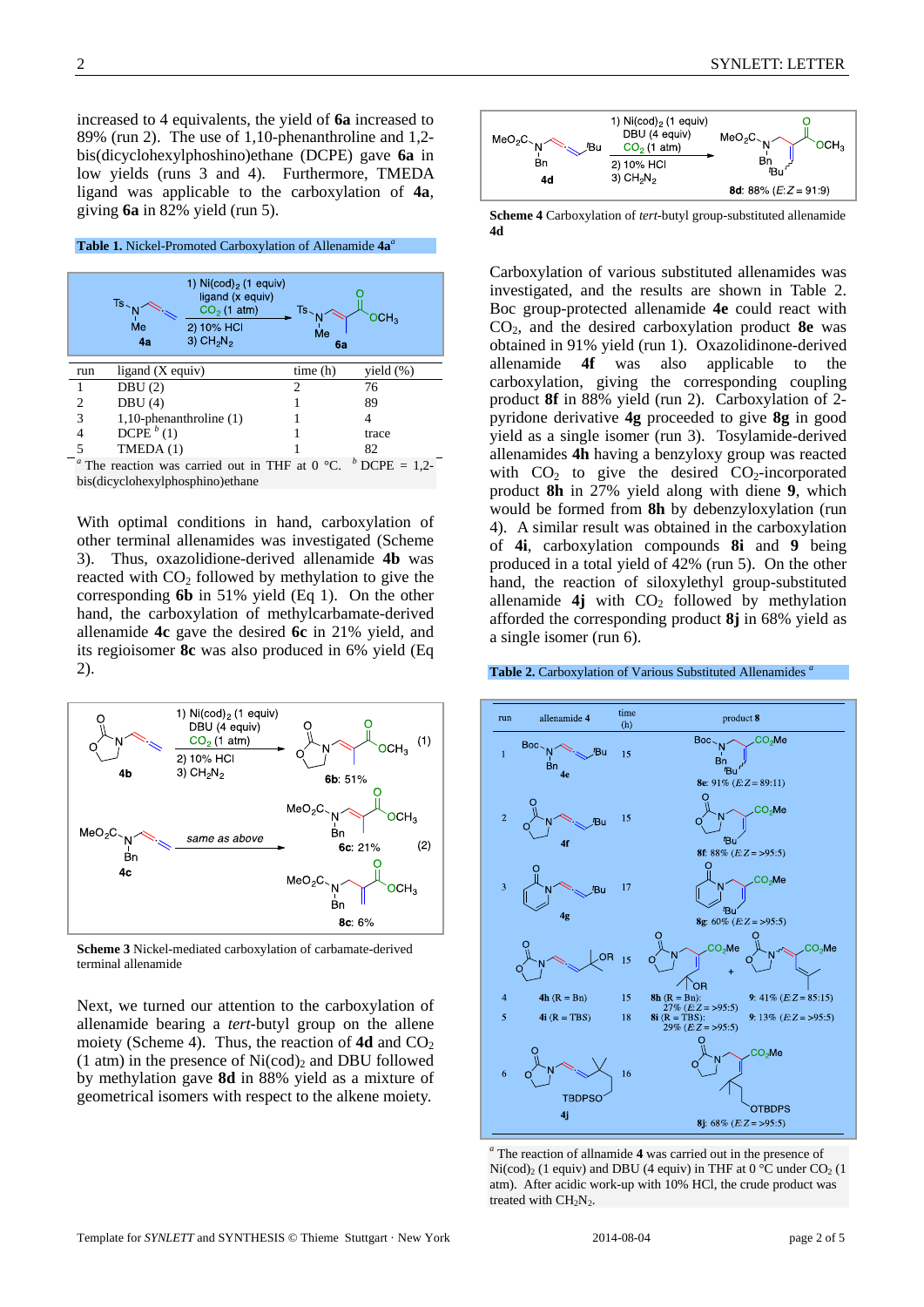To gain insights into the reaction mechanism, a deuterium incorporation experiment was carried out (Scheme 5). Thus, after the reaction of terminal allenamide  $4a$  and  $CO<sub>2</sub>$ , acidic work-up with  $10\%$ DCl/D<sub>2</sub>O followed by methylation by  $CH<sub>2</sub>N<sub>2</sub>$  was conducted (Eq 3). As a result, compound **6a-D**, the allylic methyl group of which was deuterated, was obtained in 90% yield as a single regio- and stereoisomer. On the other hand, when allenamide **4d** having a *tert*-butyl group was reacted under reaction conditions similar to those of **4a**, the allylic methylene position of **8d-D** was deuterated (Eq 4).



**Scheme 5** Acidic work-up with DCl/D<sub>2</sub>O

Based on the above results, possible reaction mechanisms of the carboxylation of allenamides were considered (Scheme 6). When terminal allenamides **4**  $(R<sup>2</sup> = H)$  were used, the less-hindered distal double bond of the allene part and  $CO<sub>2</sub>$  would coordinate to the nickel center to give **9** first, from which oxidative cycloaddition would proceed to afford nickelalactone **10**. Hydrolysis of **10** followed by methylation would afford **6**. On the other hand, in the reaction of

allenamides having a tertiary-alkyl group  $(R^2 =$  $CMe<sub>2</sub>R$ ), the less-hindered nitrogen-substituted double bond of **4** would coordinate to the nickel center to give **12**. In this step, two types of coordinated complex could be formed. That is, if oxidative cycloaddition of the *re*-face of the nitrogen-substituted double bond of allenamide and  $CO<sub>2</sub>$  proceeded, nickelalactone **13** could be formed. On the other hand, oxidative cycloaddition of the *si*-face of the double bond and CO<sub>2</sub> would give nickelalactone 14. Obviously, the formation of **14** from **12** seems to be less favorable than the formation of **13** because of steric repulsion between the bulky tertiary-alkyl group in the allenamide and CO<sub>2</sub>. Thus, nickelalactone 13 would be formed preferably as compared with **14**, resulting in *E***-8** being obtained as a major product after hydrolysis followed by methylation.

In summary, we have demonstrated nickel-promoted carboxylation of allenamide with an atmospheric pressure of carbon dioxide. The reaction proceeds via a nickelalactone intermediate from allenamide and carbon dioxide to give the corresponding β-amino acid derivatives. It was also found that the regioselectivity at the oxidative addition stage was strongly affected by substituents on the allene part. Further studies including development of the carboxylation to a catalytic reaction are in progress.

**Supporting Information** for this article is available online at http://www.thiemeconnect.com/ejournals/toc/synlett.



**Scheme 6** Possible reaction course including origin of regioselectivity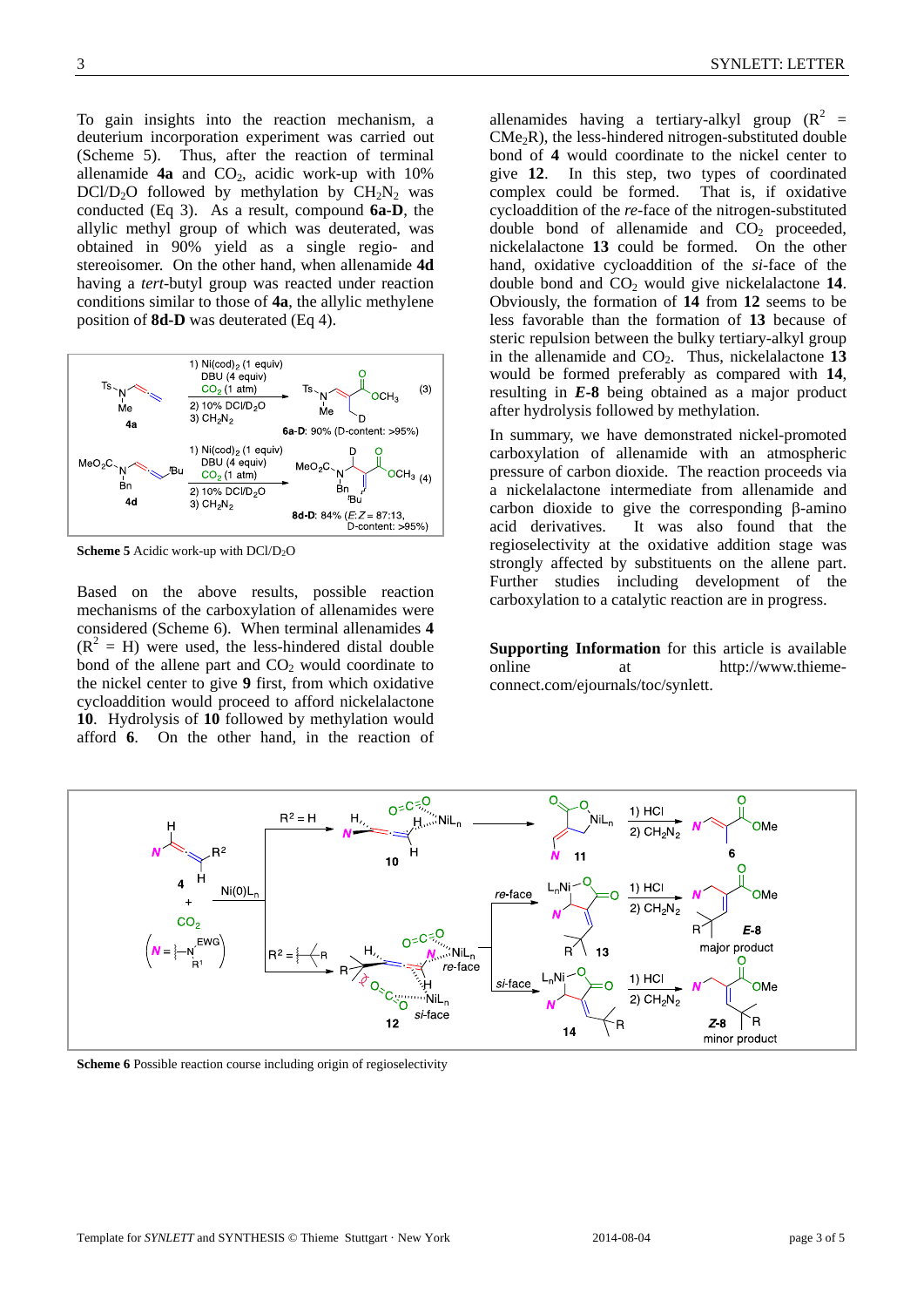#### **Acknowledgment**

This work was partly supported by a Grant-in-Aid for Young Scientists (B) (No. 24790002) and a Grant-in-Aid for Scientific Research (B) (No. 23390001) from JSPS and by a Grant-in-Aid for Scientific Research on Innovative Areas "Molecular Activation Directed toward Straightforward Synthesis" (Nos. 23105501 and 25105701) from MEXT, Japan. N.S. acknowledges Takeda Science Foundation for financial support.

#### **References and Notes**

- (1) For reviews on transition-metal-promoted carboxylation, see: (a) Braunstein, P.; Matt, D.; Nobel, D. *Chem. Rev.* **1988**, *88*, 747. (b) Gibson, D. H. *Chem. Rev.* **1996**, *96*, 2063. (c) Yin, X.; Moss, J. R. *Coord. Chem. Rev.* **1999**, *181*, 27. (d) Sakakura, T.; Choi, J.-C.; Yasuda, H. *Chem. Rev.* **2007**, *107*, 2365. (e) Hou, Z.; Ohishi, T. In *Comprehensive Organometallic Chemistry III*, Vol. 10; Crabtree, R. H.; Mingos, D. M. P.; Ojima, I., Eds.; Elsevier: Oxford, 2007, pp. 537–555. (f) Correa, A.; Martín, R. *Angew. Chem. Int. Ed.* **2009**, *48*, 6201. (g) Riduan, S. N.; Zhang, Y. *Dalton Trans.* **2010**, *39*, 3347. (h) Mikkelsen, M.; Jørgensen, M.; Krebs, F. C. *Energy Environ. Sci.* **2010**, *3*, 43. (i) Huang, K.; Sun, C.- L.; Shi, Z.-J. *Chem. Soc. Rev.* **2011**, *40*, 2435. (j) Cokoja, M.; Bruckmeier, C.; Rieger, B.; Herrmann, W. A.; Kühn, F. E. *Angew. Chem. Int. Ed.* **2011**, *50*, 8510. (k) Martín, R.; Kleij, A. W. *ChemSusChem* **2011**, *4*, 1259. (l) Tsuji, Y.; Fujihara, T. *Chem. Commun.* **2012**, *48*, 9956. (m) Omae, I. *Coord. Chem. Rev.* **2012**, *256*, 1384.
- (2) For the most recent selected examples of transitionmetal-promoted carboxylations, see: (a) Tran-Vu, H.; Daugulis, O. *ACS Catal*. **2013**, *3*, 2417. (b) Takimoto, M.; Hou, Z. *Chem. Eur. J.* **2013**, *19*, 11439. (c) Yu, B.; Diao, Z.-F.; Guo, C.-X.; Zhong, C.-L.; He, L.-N.; Zhao, Y.-N.; Song, Q.-W.; Liu, A.-H.; Wang, J.-Q. *Green Chem.* **2013**, *15*, 2401. (d) León, T.; Correa, A.; Martin, R. *J. Am. Chem. Soc.* **2013**, *135*, 1221. (e) Sasano, K.; Takaya, J.; Iwasawa, N. *J. Am. Chem. Soc.* **2013**, *135*, 10954. (f) Feng, X.; Sun, A.; Zhang, S.; Yu, X.; Bao, M. *Org. Lett.* **2013**, *15*, 108. (g) Duong, H. A.; Huleatt, P. B.; Tan, Q.-W.; Shuying, E. L. *Org. Lett.* **2013**, *15*, 4034. (h) Hase, S.; Kayaki, Y.; Ikariya, T. *Organometallics* **2013**, *32*, 5285. See also, ref. 1l.
- (3) For a review on nickel-mediated or -catalyzed carboxylation via nickelalactone, see: Takimoto, M.; Mori, M. In *Modern Organonickel Chemistry*; Tamaru, Y., Ed.; Wiley-VCH: Weinheim, 2005, pp. 205-223.
- (4) (a) Saito, S.; Nakagawa, S.; Koizumi, T.: Hirayama, K.; Yamamoto, Y. *J. Org. Chem.* **1999**, *64*, 3975. (b) Takimoto, M.; Shimizu, K.; Mori, M. *Org. Lett.* **2001**, *3*, 3345. (c) Shimizu, K.; Takimoto, M.; Mori, M. *Org. Lett.* **2003**, *5*, 2323. (d) M. Aoki, M. Kaneko, S. Izumi, K. Ukai, N. Iwasawa, *Chem. Commun.* **2004**, 2568. (e) Shimizu, K.; Takimoto, M.; Sato, Y.; Mori, M. *Org. Lett.* **2005**, *7*, 195. (f) Langer, J.; Görls, H.; Walther, D. *Polyhedron* **2012**, *32*, 60.
- (5) (a) Takimoto, M.; Mori, M. *J. Am. Chem. Soc.* **2001**, *123*, 2895. (b) Takimoto, M.; Nakamura, Y.; Kimura, K.; Mori, M. *J. Am. Chem. Soc*. **2004**, *126*, 5956.
- (6) (a) Takimoto, M.; Kawamura, M.; Mori, M. *Org. Lett.* **2003**, *5*, 2599. (b) Takimoto, M.; Kawamura, M.; Mori, M. *Synthesis* **2004**, 791. (c) Takimoto, M.; Kawamura, M.; Mori, M.; Sato, Y. *Synlett* **2005**, 2019. (d) Aoki, M.; Izumi, S.; Kaneko, M.; Ukai, K.; Takaya, J.; Iwasawa,

N. *Org. Lett.* **2007**, *9*, 1251. (e) Takimoto, M.; Kawamura, M.; Mori, M.; Sato, Y. *Synlett* **2011**, 1423.

- (7) (a) Louie, J.; Gibby, J. E.; Farnworth, M. V.; Tekavec, T. N. *J. Am. Chem. Soc.* **2002**, *124*, 15188. (b) Tekavec, T. N.; Arif, A. M.; Louie, J. *Tetrahedron* **2004**, *60*, 7431.
- (8) (a) Takimoto, M.; Mizuno, T.; Sato, Y.; Mori, M. *Tetrahedron Lett.* **2005**, 46, 5173. (b) Takimoto, M.; Mizuno, T.; Mori, M.; Sato, Y. *Tetrahedron* **2006**, *62*, 7589. (c) Mizuno, T.; Oonishi, Y.; Takimoto, M.; Sato, Y. *Eur. J. Org. Chem.* **2011**, 2606.
- (9) For leading reviews on the chemistry of allenamide, see: (a) Wei, L.-L.; Xiong, H.; Hsung, R. P. *Acc. Chem. Res.* **2003**, *36*, 773. (b) Lu, T.; Lu, Z.; Ma, Z.-X.; Zhang, Y.; Hsung, R. P. *Chem. Rev.* **2013**, *113*, 4862.
- (10) It is known that oxidative cycloaddition of allene and a  $CO<sub>2</sub>$  to a zero-valent nickel center proceeded in a regioselective manner to give  $\alpha$ alkylidenenickelalactone, see: Hoberg, H.; Oster, B. W. *J. Organomet. Chem.* **1984**, *266*, 321.
- (11) Regio- and stereochemistry of the carboxylation compound was determined by NOE experiments, see Supporting Information.